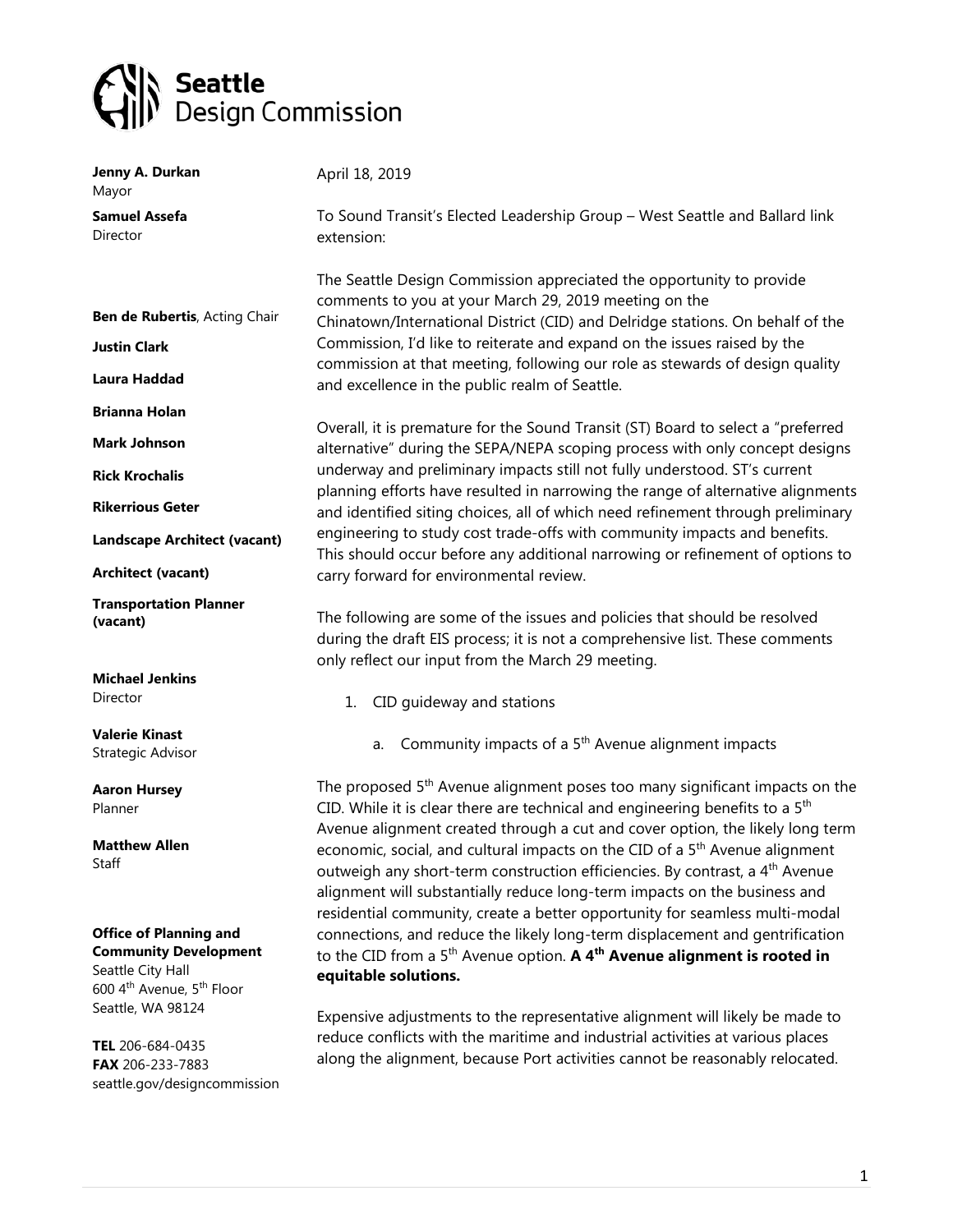

Similarly, the culture and energy of the CID, Pioneer Square, and Little Saigon cannot be replicated or relocated. ST and the City need to clearly illustrate that the culture, community, and placemaking values of these communities are as important to the core of our City as are the efforts made to protect maritime and industrial operations.

b. Evaluating environmental impacts of all proposed alignments in the CID

Sound Transit (ST) and the City have developed a unique partnership in ST3. The partnership should result in a streamlined planning and permitting process that will have result in real benefits to both parties. As the City's partner, ST must use the environmental review process to study impacts of all options for CID including a 4<sup>th</sup> Avenue viaduct replacement. ST should also review the short and long-term impacts resulting from the creation of an intermodal hub that will facilitate connection between all modes, including options that assume the reuse of Union Station as a multi-modal hub. If the environmental impacts of all station and quideway options for 4<sup>th</sup> and 5th are not studied by ST, it will impede the City's ability to implement solutions for the area independent of ST's obligations to its constituents.

c. Development of a multi-modal multi-cultural hub in the CID

Union Station is the ideal inter-modal multi-cultural hub to serve both STs ridership and the CID and Pioneer Square neighborhoods. Making space for the CID community within the limits of Union Station, and not just the plaza area, will go a long way in making this a multi-cultural hub. This option best meets ST purpose and needs statements on equity and multi-modal connectivity, is part of the City's responsibility to advance equity, and meets FTA's expectations about enhancing connectivity where light rail, buses, street car, commuter rail and Amtrak converge. The repurpose and rehabilitation of King Street Station is an important template when looking at Union Station reuse. It clearly shows that you can reuse a historic train station for current and future transportation needs while providing a community asset.

d. Creating a joint governance structure for Transit Oriented Development (TOD) opportunities

There are a myriad of governmental agencies and private enterprises in the CID and Pioneer Square neighborhoods with significant interest in the development opportunities arising from ST3. On an individual basis, ST, the City, the County, and the neighborhood PDA's can shepherd TOD opportunities. However, collective action and partnerships with these agencies that elevate culture, place and community as a TOD organizing principal for the CID will spell success. There are several cities around the US that have done just that, including Denver, Washington DC and Los Angeles. They serve as appropriate models for considering TOD at or near the CID station proposal, including reuse of Union Station.

- 2. Delridge station and alignments
	- a. Multi-modal integration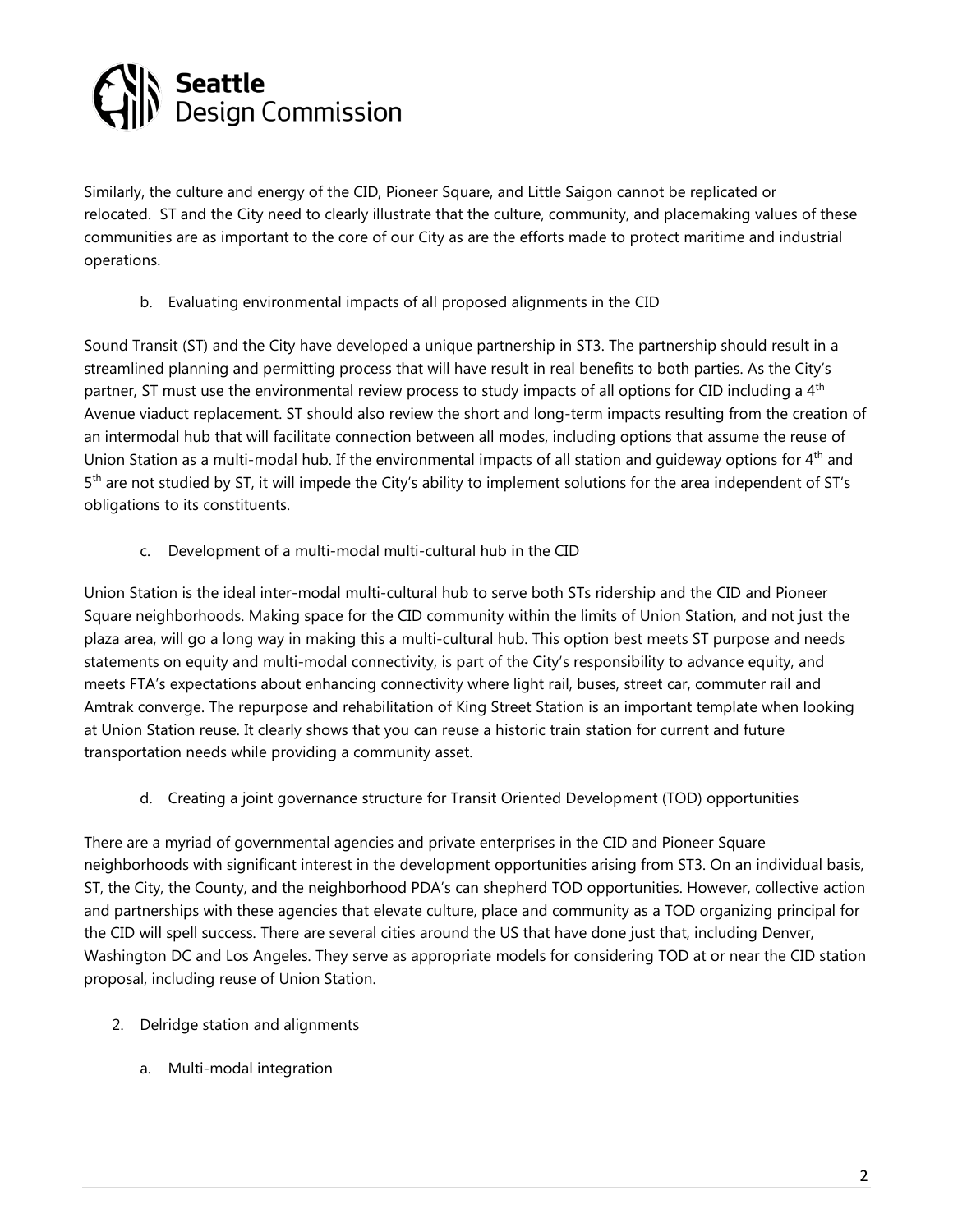

Any viable station location here should maximize multi-modal integration, including Rapid Ride H line. The concentration of diverse populations is south of the proposed Delridge Station locations. This makes seamless integration with the Rapid Ride H-Line along Delridge is a top priority. This integration begins with the placement and orientation of the station and continues with the design details and robust agency coordination.

b. Visualizations are critical to understanding the urban impact

With the proposed heights of the guideway and station through this area, the visual and physical impacts are not apparent. Realistic, to-scale visualizations showing options at the pedestrian and neighborhood context scale are critical to provide the public a sense of the station and guideway impacts and to provide understanding of how these impacts can be addressed. There are clear examples of the relationship of elevated stations to surrounding context at the Tukwila International Blvd, SeaTac, and S 200<sup>th</sup> Street stations. These examples can be used in the context of proposed ST3 stations to better inform the public now before key decisions are made.

c. Converting staging areas into Transit Oriented Development, including affordable housing

ST and the City needs to be strategic about the properties to use for staging, as this land will then be redistributed for affordable housing in alignment with the 80-80-80 affordable housing policy as part of ST's larger Transit Oriented Development policy. These properties must be acquired with the future in mind, ensuring that the property is developable.

- 3. Broader urban design implications
	- a. Seattle sets the vision for ST investments

The City must quickly take the lead is developing an urban design vision for ST investments in Seattle, including stations in sensitive neighborhoods like those in the CID, Pioneer Square, and Delridge. The CID and Pioneer Square sit in the crux of culture, history, multi-modal connections, and has historically served as a unique entryway for the City. It is critical that the CIUD, Little Saigon, and Pioneer Square communities are not just mere stakeholders with the vision dictated to them, but equal partners and leaders in casting and implementing the vision. Similarly, Delridge is a unique neighborhood that will be particularly at risk from displacement impacts resulting from ST investments. With all due respect, ST should not set the vision for integration into City neighborhoods based on their infrastructure needs. The City should lead with a clear vision for how ST will fit into our neighborhoods through the development of policy documents that support ST integration into City expectations including design principals and guidelines, code modifications, City budgetary priorities for capital investments, etc.

b. Effective public engagement in station and guideway designs

As part of the environmental review process, ST will be developing station and guideway prototypes for detailed study for the various options including the preferred alignment and station locations. This will allow ST to evaluate their environmental impacts towards the publication of a final impact statement that will guide permitting. To